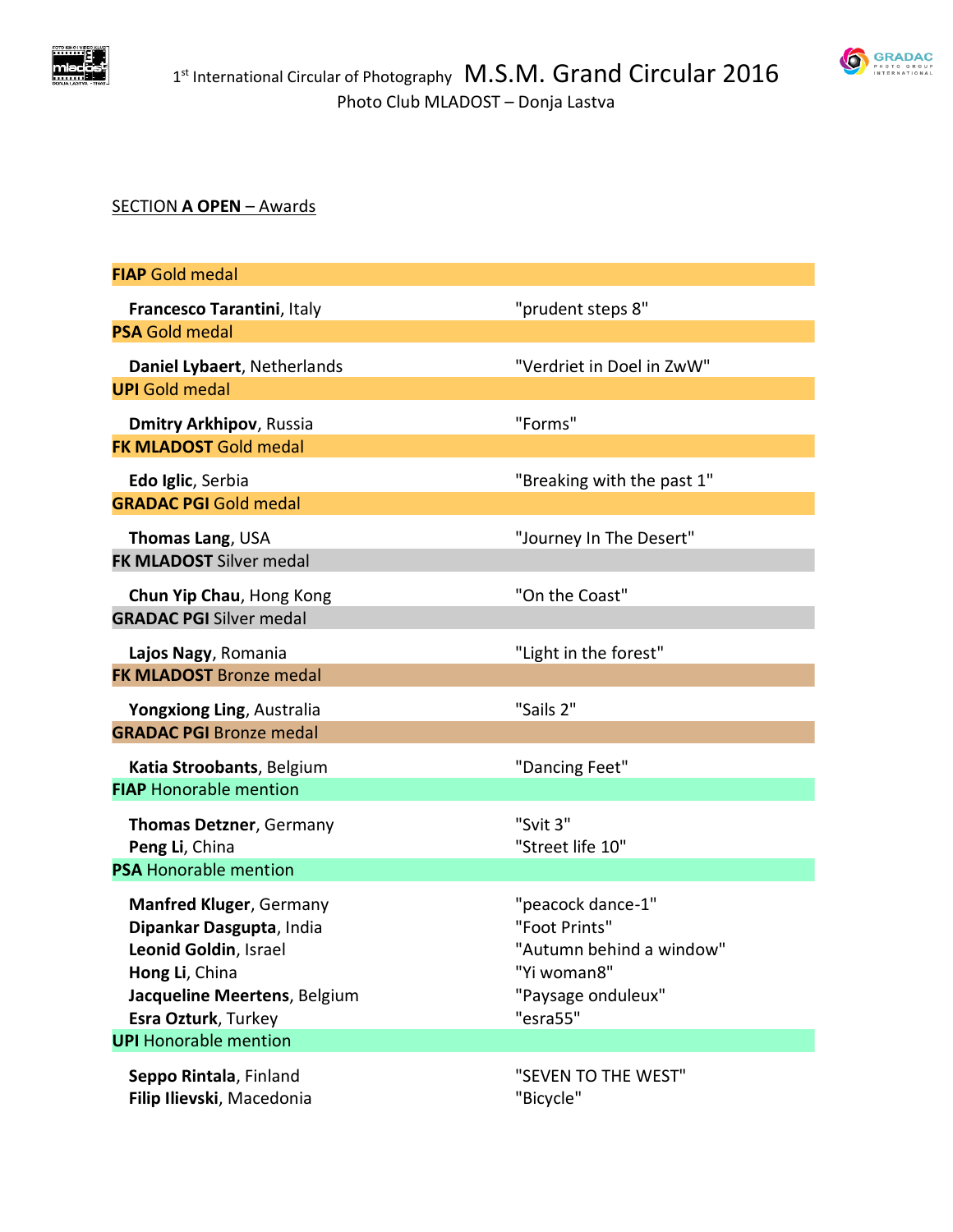



# **FK MLADOST** Honorable mention

| Kam Chiu Tam, Canada                | "Battling the wave"       |
|-------------------------------------|---------------------------|
| Joao Taborda, Portugal              | "The Portuguese Lovers"   |
| Hongjie Jiang, China                | "Pick Tea Leaves"         |
| Zhenning Hu, China                  | "Shadow"                  |
| Fangru Wei, China                   | "cast a net"              |
| Istvan Magdo, Romania               | "Going home"              |
| <b>GRADAC PGI Honorable mention</b> |                           |
| <b>Cetin Alkilic, Turkey</b>        | "Always female"           |
| Kwok Kei Daniel Tse, Hong Kong      | "Throwing net 026"        |
| Tevfik Ileri, Cyprus                | "FACE TO FACE"            |
| Geir Ivar Horgmo, Norway            | "Av jord"                 |
| <b>Giorgos Tsigkas, Greece</b>      | "the eye sees everything" |
| Abdulaziz Albagshi, Saudi Arabia    | "Tomatoes carrier"        |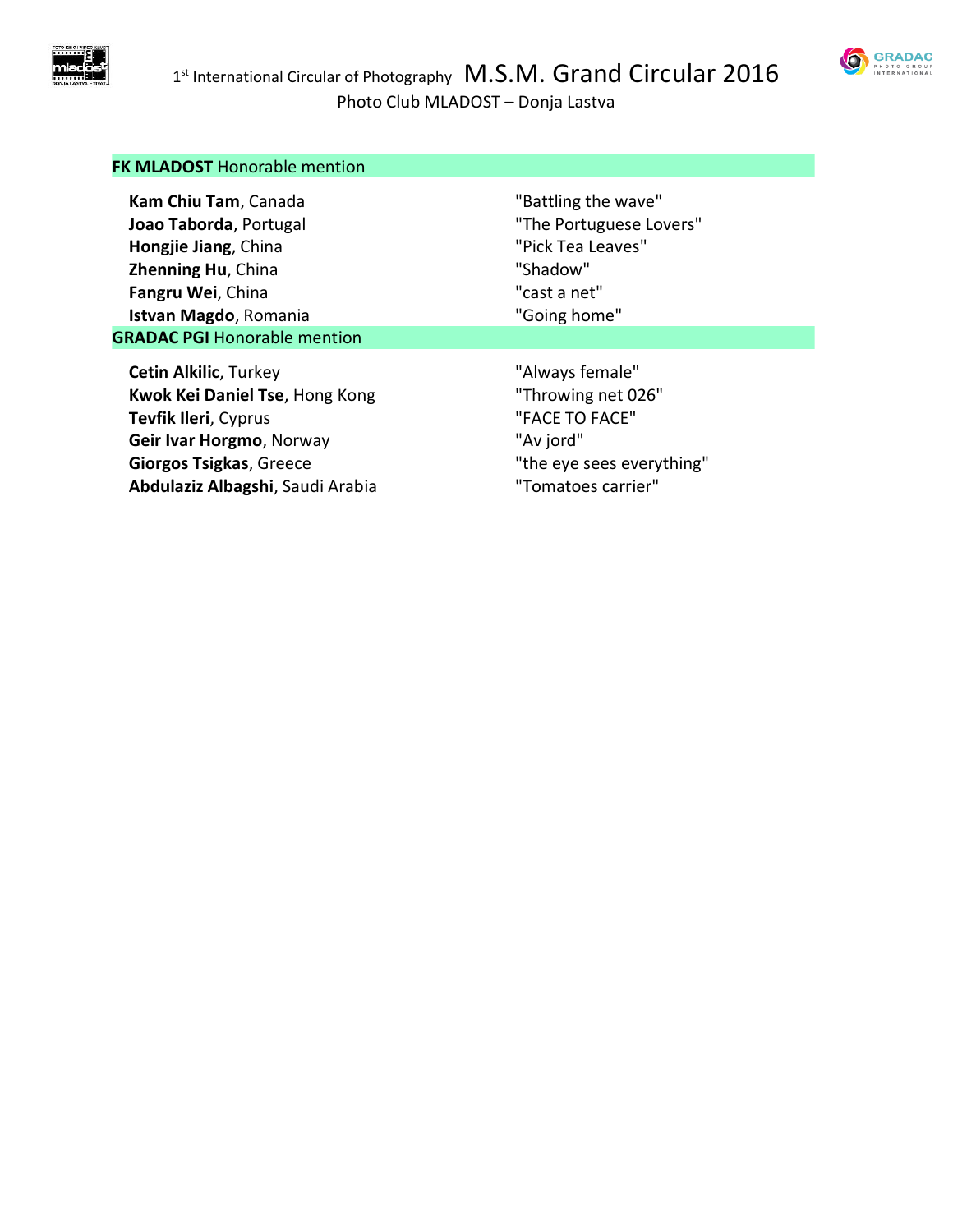



# SECTION **B PHOTO TRAVEL** – Awards

| <b>FIAP</b> Gold medal                      |                                                  |
|---------------------------------------------|--------------------------------------------------|
| <b>Gunes Demir, Turkey</b>                  | "gunes17"                                        |
| <b>PSA Gold medal</b>                       |                                                  |
| Daniel Lybaert, Netherlands                 | "Winterochtend"                                  |
| <b>UPI</b> Gold medal                       |                                                  |
| Istvan Magdo, Romania                       | "The Tree of Life"                               |
| <b>FK MLADOST Gold medal</b>                |                                                  |
| Yongxiong Ling, Australia                   | "Purse seine 3"                                  |
| <b>GRADAC PGI Gold medal</b>                |                                                  |
| Valentina Stan, Romania                     | "Colors in the Rain"                             |
| <b>FK MLADOST Silver medal</b>              |                                                  |
| Mehmet Yasar Koseli, Turkey                 | "ritim"                                          |
| <b>GRADAC PGI Silver medal</b>              |                                                  |
| Klaus Schwinges, Germany                    | "Vorsaison"                                      |
| <b>FK MLADOST Bronze medal</b>              |                                                  |
| Min Huang, China                            | "Desert camel shadow2"                           |
| <b>GRADAC PGI Bronze medal</b>              |                                                  |
| Chau Kei Checky Lam, Hong Kong              | "Speed Rush"                                     |
| <b>FIAP Honorable mention</b>               |                                                  |
| Tomasz Okoniewski, Poland                   | "on the height"                                  |
| Adnan Ibrahim, United Arab Emirates         | "CONTRAST"                                       |
| <b>PSA Honorable mention</b>                |                                                  |
| Joao Taborda, Portugal                      | "Strong Wind in Venice"                          |
| Igor Debevec, Slovenia                      | "Seller II"                                      |
| Bernini Giuseppe, Italy<br>Thomas Lang, USA | "Light on the bridge"<br>"Returning The Village" |
| Aleksandar Durekovic, Serbia                | "Walkers"                                        |
| Tracy Shuxi Feng, USA                       | "Grandma Making Fishing Net"                     |
| <b>UPI</b> Honorable mention                |                                                  |
| Eugene Ponsaerts, Belgium                   | "Vietnam Market b"                               |
| Chen You Li, Taiwan                         | "Lagoon 2"                                       |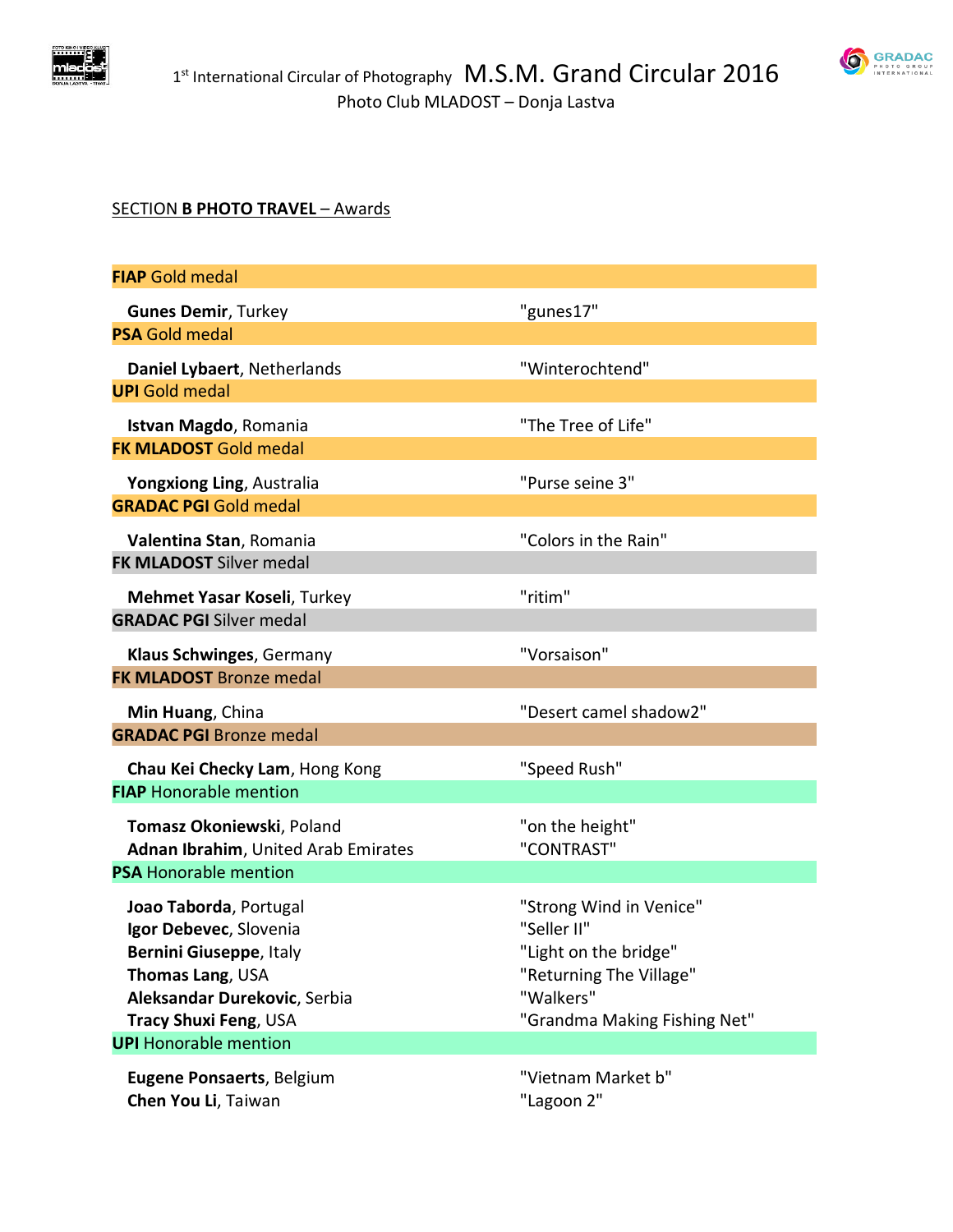



# **FK MLADOST** Honorable mention

| Hw Chan, China                      | "Lake Bled Ljubljana" |
|-------------------------------------|-----------------------|
| Roger Jourdain, France              | "Dune 45"             |
| Branka Vucicevic Vuckovic, Serbia   | "Frost"               |
| <b>Tom Tauber, USA</b>              | "Taos Pueblo Church"  |
| Peng Li, China                      | "Mother and Kid"      |
| <b>Meltem Inanc, Turkey</b>         | "meltem79"            |
| <b>GRADAC PGI Honorable mention</b> |                       |
| Filip Ilievski, Macedonia           | "At the airport 2"    |
| Claudio Serboli, Italy              | "Sul Ponte"           |
| Leonid Goldin, Israel               | "Alcazar"             |
| Joe Doyle, Ireland                  | "Canary Wharf"        |
| Vladimir Jovanovski, Macedonia      | "Prague 02-2014"      |
| Paul Keene, UK                      | "Seven Sisters 5005"  |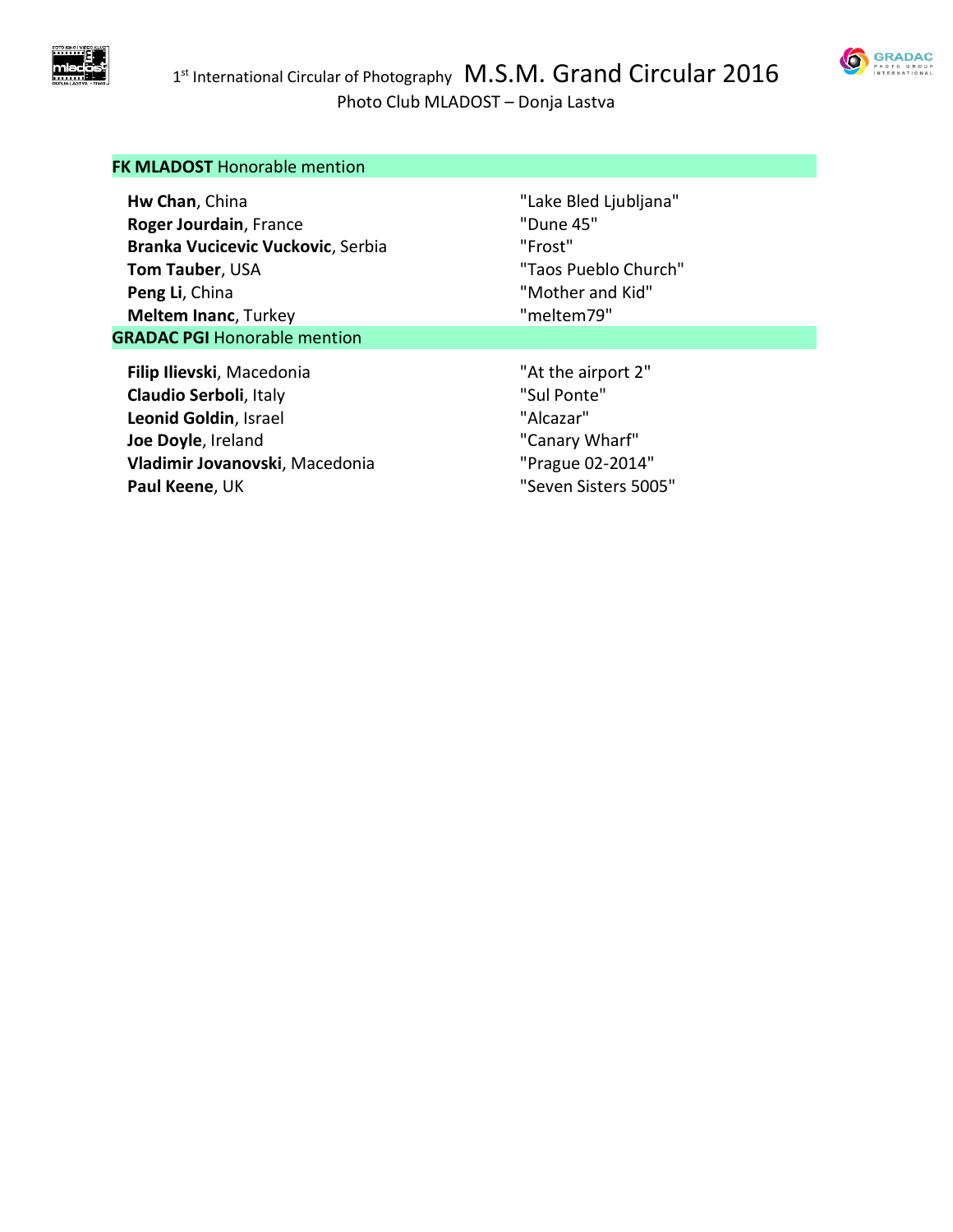

# SECTION **C NATURE** – Awards

| <b>FIAP Gold medal</b>                                        |                                   |
|---------------------------------------------------------------|-----------------------------------|
| Katia Stroobants, Belgium                                     | "The Lonely Tree"                 |
| <b>PSA Gold medal</b>                                         |                                   |
| Hamed Alghanboosi, Oman                                       | "Lines"                           |
| <b>UPI</b> Gold medal                                         |                                   |
| Aleksander Cufar, Slovenia                                    | "Up-1000"                         |
| <b>FK MLADOST Gold medal</b>                                  |                                   |
| Habib Alzadjali, Oman                                         | "Light and Shadow"                |
| <b>GRADAC PGI Gold medal</b>                                  |                                   |
| Jinghui Chen, China                                           | "BEAUTIFUL PLAIN NO8"             |
| <b>FK MLADOST Silver medal</b>                                |                                   |
| Nidhal Alsalmi, Oman                                          | "Steadfastness tree"              |
| <b>GRADAC PGI Silver medal</b>                                |                                   |
| Abdulla Al Mushaifri, Qatar                                   | "Tree Of Life"                    |
| <b>FK MLADOST Bronze medal</b>                                |                                   |
| Igor Debevec, Slovenia                                        | "Field in summer"                 |
| <b>GRADAC PGI Bronze medal</b>                                |                                   |
| Sergey Agapov, Russia                                         | "A large migration of Wildebeest" |
| <b>FIAP Honorable mention</b>                                 |                                   |
| Leong Kiat Lim, Singapore                                     | "Snow Mountain with Blue Sky"     |
| Daniel Mauko, Slovenia                                        | "Slanting lines"                  |
| <b>PSA Honorable mention</b>                                  |                                   |
| Hw Chan, China                                                | "It is warm to feel"              |
| Ola Allouz, United Arab Emirates<br>Tomasz Okoniewski, Poland | "Nahel"<br>"last gasp of winter"  |
| Kenan Hurdeniz, Cyprus                                        | "CYPRIOTIC MILKYWAY"              |
| Romos Kotsonis, Cyprus                                        | "Flamingos and shades"            |
| Hussain Fardan, Bahrain                                       | "Stay"                            |
| <b>UPI</b> Honorable mention                                  |                                   |
| Istvan Magdo, Romania                                         | "Frozen family"                   |
| Luis Martinez Aniesa, Spain                                   | "Pilatos I"                       |